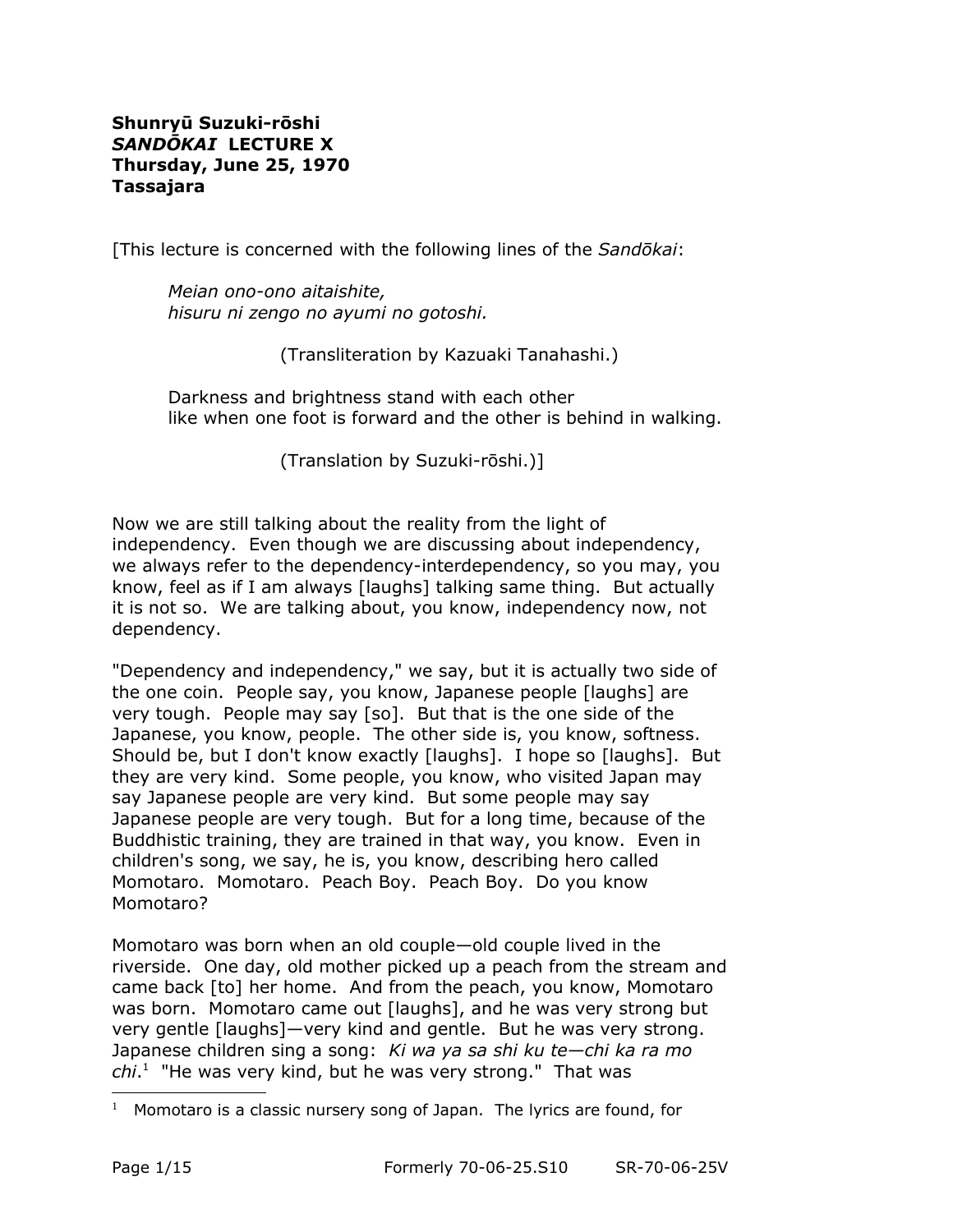Momotaro. Not only he was strong, but he was very kind. It is Japanese idealistic character. What do you call? You must have some, you know, some—

**Student:** You'd call him a man you can ride the river with.

Oh. [Laughs.] No. What—

**Students:** Folk hero. Folk hero.

Huh?

**Student:** A folk hero.

Uh-huh. "Folk hero." Yeah. Folk hero.

That, you know, unless— Without soft mind, you cannot [be] really strong. That he is strong— Why he is so strong is he has soft mind. If he is just, you know, if he has the other side of the character, he cannot be really strong. Because he is very sympathetic with someone, so sometime, you know, because of sympathy, to help someone, you know, he will be very strong.

But strong person just for himself is not so strong, you know. Strong person who is, on the other hand, very kind will be supported [by] people, and could be a really folk hero, you know. Just strong is not really strong. When we have both soft side and strong side, he could be a really strong.

And, you know, it is easy to, you know, to fight and win, maybe, but it is not so easy to endure when he is defeated, you know, without crying, you know. Let your enemy—not enemy, but let your foe, you know, beat you. "Okay." You know, that is very difficult. Unless you can endure the bitterness of the defeat, you know, you cannot be really strong.

So to be strong means, you know, to be gentle and kind and meek, maybe. If you can be, you know, weak when you— If you are ready to be weak, you are very strong. We say: "Willow tree—willow tree, you know—cannot be broken by snow," we say. *Yanagi ni yuki ore nashi*. [2](#page-1-0) *Yuki ore* is "snow break," or [laughs] weight of the snow will break, maybe, some strong tree, but tree like a willow cannot be. Even though weight of the snow will bend, will twist the branch, but even heavy snow like we had the year before—last year—you know,

example, in *We Japanese*, p. 322.

<span id="page-1-0"></span><sup>2</sup> *Yanagi* = willow; *ni* = [?]; *yuki* = snow; *ore* = broken piece (of twig); *nashi*  $=$  [?].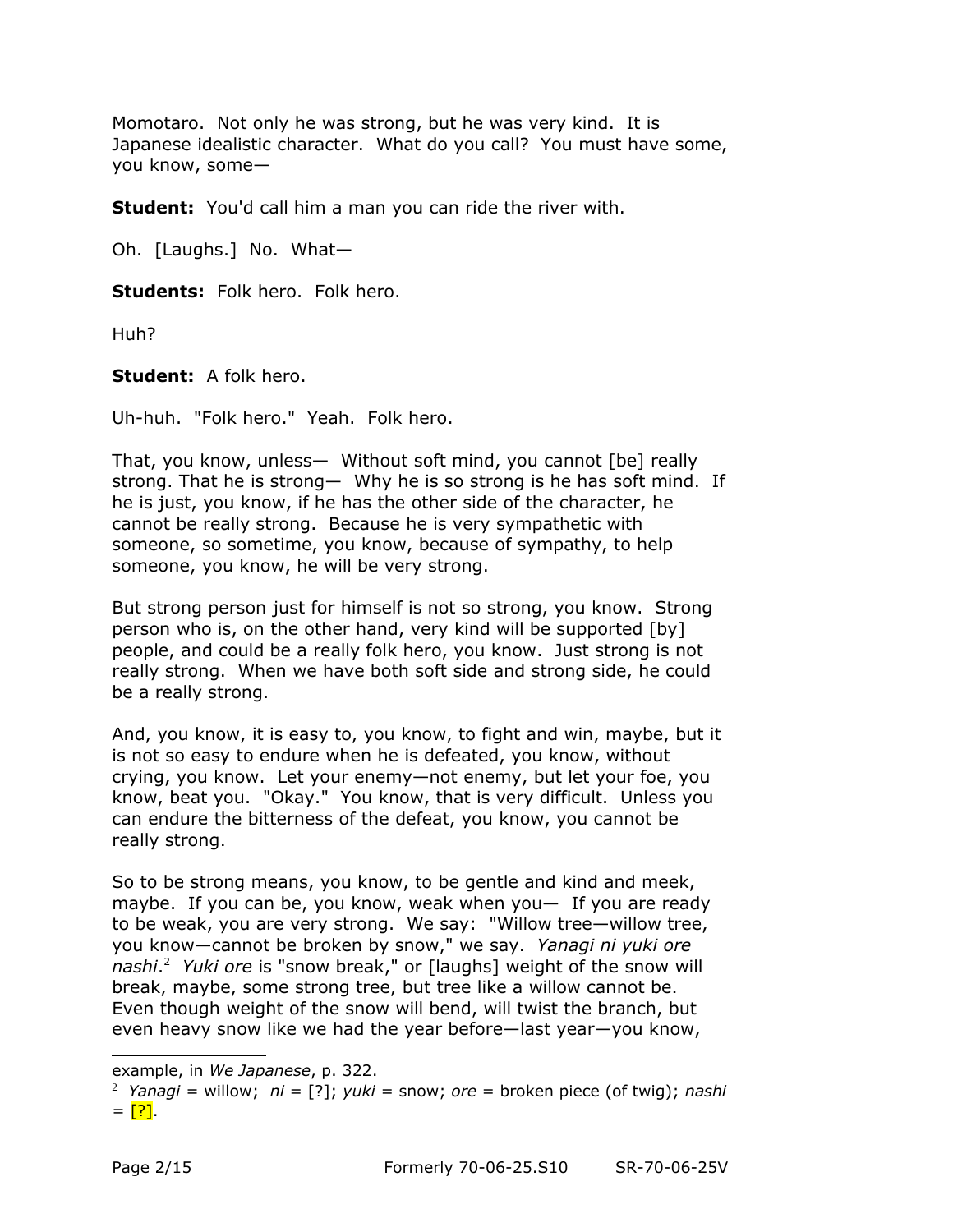cannot break the willow branch. *Yanagi ni yuki ore nashi*. Bamboo, you know, bend quite easily. Looks like very weak, but no snow can break it. This is always true.

So *Meian*. Darkness and brightness is opposite. [Someone writes on board.] Oh. [Laughter.] It is better to forget [laughs, laughter]. Better without [laughs]. *Meian*, you know. *Mei* is "brightness"; *an* is "darkness"—absolute and relative. The pair of opposite, you know, here [thumps once on table]. *Meian—*brightness and darkness.

*Hisiru* means "to face each other," to be a pair, you know, face [-toface] with each. "With each other" is *ai*, and a "face with each other" or "stand with each other" is *tai*. And this is each and this is each other, and this is stand [presumably pointing to Chinese characters on the blackboard]. *Ono-ono* means "each other." *Ai* also "each other." *Ai*, you know.

*Hisiru. Hisiru* means "to stand against"—something like that, you know. To fall with [against] [laughs], you know, standing with each other. *Hisiru ni*. *Hisiru ni* is "like." *Gotoshi* is also "like." If you compare, you know, this is "compare." This is like the "foot forward and backward," and "forward and behind." *Zen* is "forward," *go* is "behind." "Foot behind and forward and behind"—this is walk, in walking.

This is very good, you know, parable—very good way of explaining oneness or, you know, actual function of the two pair of opposite. This is actually explaining our practice, how we apply, you know, the pair of opposite idea in our everyday life—like zazen and enlightenment, and reality and idea, good and bad, strong and weak—

Uh, can you hear me? Oh. You don't hear me. That's awful. Why don't you come between the two line? Here. [Pauses as students file in.]

The people, you know, when they feel they are strong, you know, they don't, you know, want to be weak, you know. The people who think he is—they are weak, you know, never try to be strong [laughs]. That is quite usual, you know. "I am very weak." [Laughs.] He remains always weak. And he cannot be strong. And people who is strong who thinks, you know, who think he is strong, you know— For the people who thinks he is strong, it is difficult for them to be weak, you know. But sometime we should be strong and sometime we should be weak, you know. Just if you remain always weak, or if you always want to be strong, then they cannot be strong in its true sense.

When you learn something, you know, you should be able to, you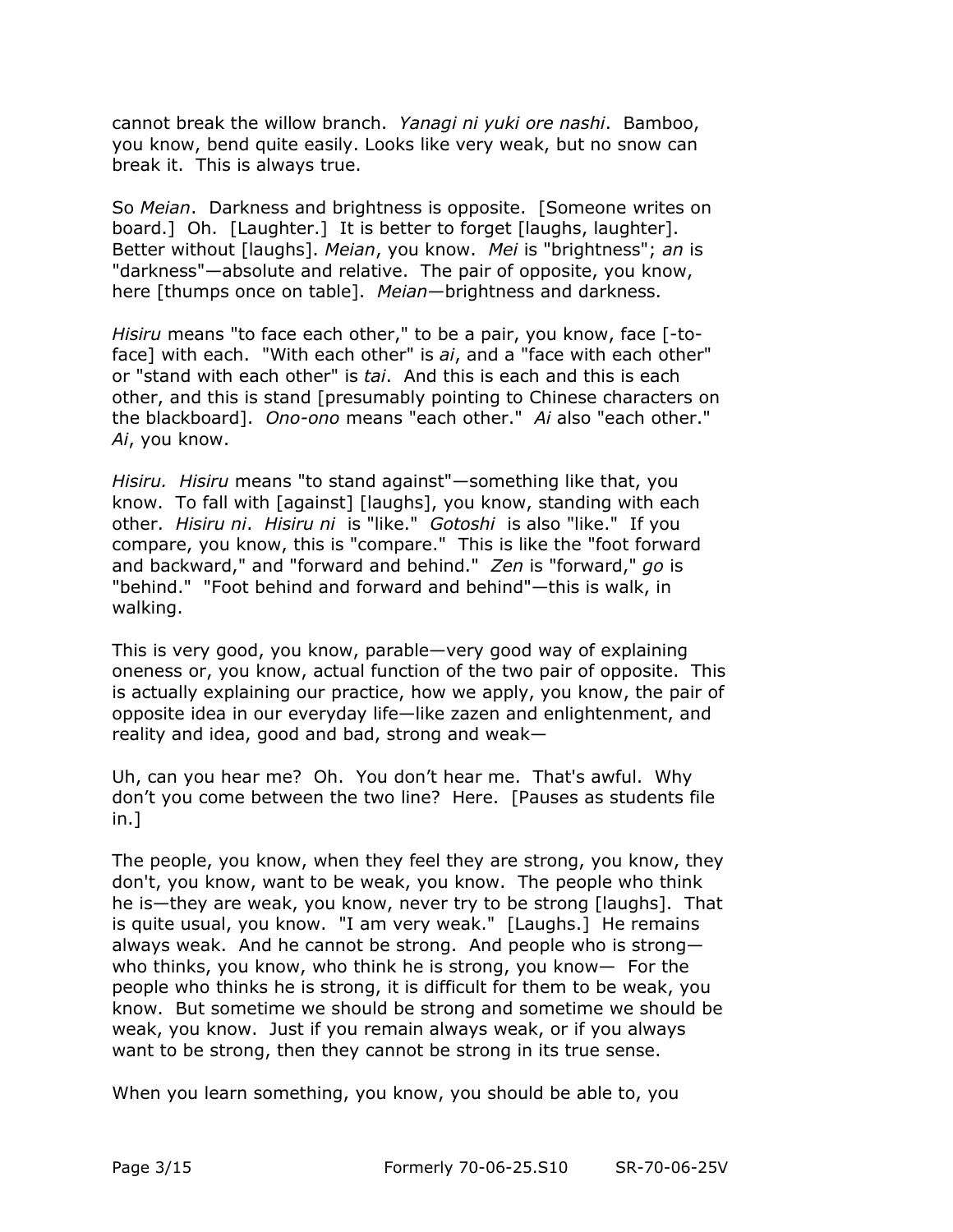know, teach people. You should, you know, [apply] same effort to teach something. And if you want to teach, you should be, you know, you should be humble enough to learn something. Then you can teach them. Just because you know something—if you try to teach something to others, you cannot teach anything. When you are, you know, ready to be taught by someone, if necessary, then you can teach people in its true sense. So to learn is to teach, and to teach is to learn. If you think you are always a student [laughs], you cannot learn anything. Why you learn is because you have to, you know, teach others after you learn something, you know.

So to observe some morality, you know— Actually, there is no actual moral code, you know, moral standard, but how you find out the actual moral code is when you think, you know, how to teach someone—you will find out the moral code for yourself [laughs]. The moral code is for others, and when you find out some moral code for others, you will have actual moral code for yourself. After Japan was defeated completely [laughs], you know, absolutely surrendered, and before Japan was completely defeated, they thought Japanese people had some, you know, teaching or moral code which they should, you know, observe, and if they only observed that kind of moral code, they will not make any mistake. And their moral code is absolutely right and straight. They thought in that way. But that is—that moral code, unfortunately, [was] something which was written up or, you know, set up in Meiji—first part of Meiji period.

So after losing, you know, the war, after they lost the confidence in their morality, they didn't know what to do, what kind of kind of morals they should observe. They didn't know what to do. But there is— It was not so actually it should—it couldn't be so difficult to find out the moral code. If you— I always said, "You have your children. If you think of your children and how to raise your children, then you will naturally know the moral code for yourself." When you think moral code is just for yourself, that is one-sided understanding. Moral code is rather for others, to help others. And naturally that will—the moral code you will find out, to help others, or how to be kind to others, then that moral code is also for yourself.

So we say, to go heading to east one hundred miles is to go heading to the west one hundred miles. When the moon is high, you know, the moon in the water will be high. But usually people, you know, observe the moon above the water, and they do not see the moon in the water. So when you see the moon deep into the water, you should know that this moon is very high, you know. That moon is deep means that the moon is high. We should have this kind of understanding. So, you know, the moon in the water is independent, you know, but—and also the moon over the, high up on the water, is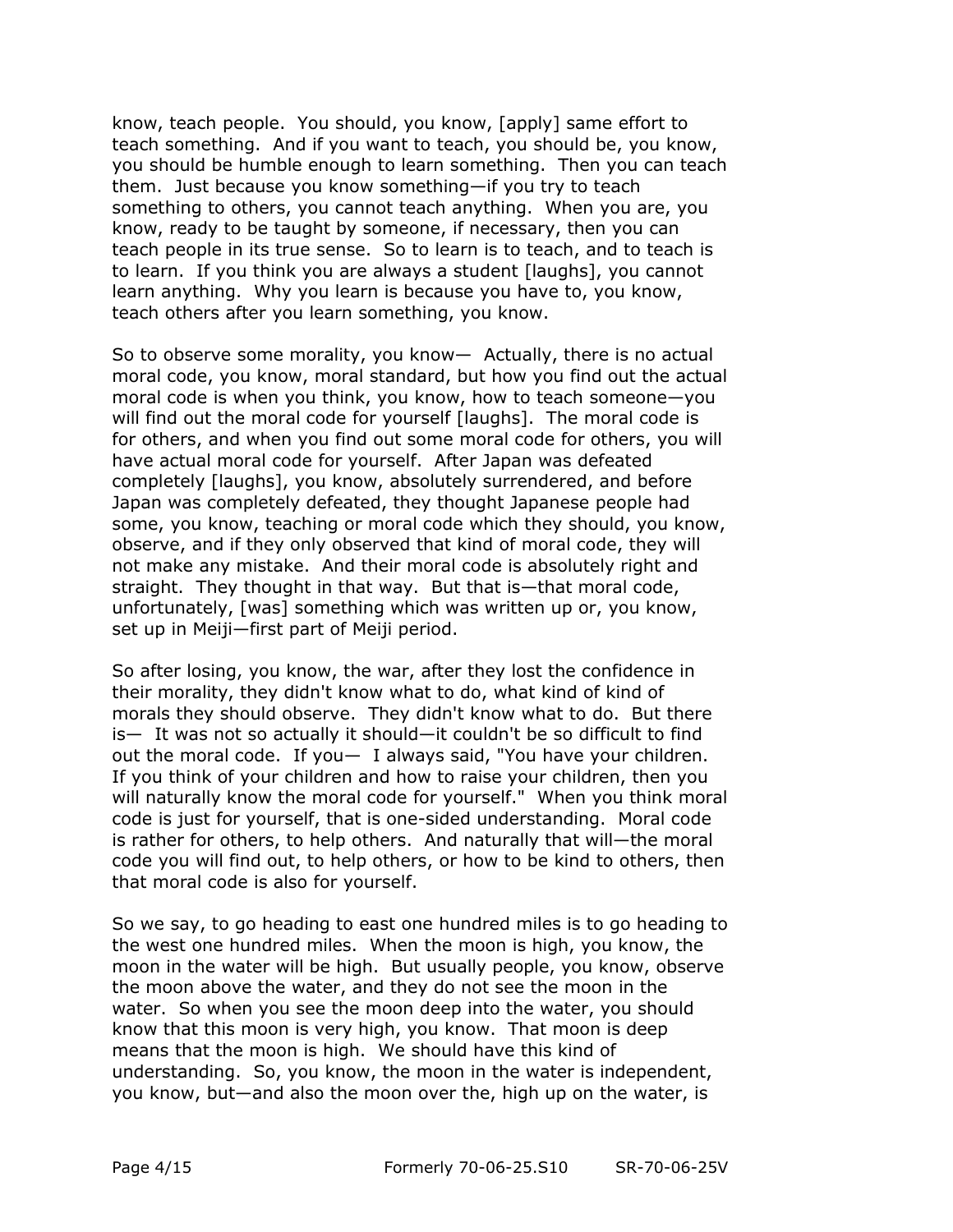also independent. But, you know, the moon on the water is the moon in the water too. We should understand in that way. So the moon in the water is independent. The moon over the water is also independent. When you are strong, you should be strong. You should be very tough. But that toughness comes from your gentle kindness, you know. When you are kind you should be just kind, but it does not mean you are not strong.

So ladies are weak, you know, physically weak [laughs]. Because ladies are physically weak, they are strong. Sometime, you know, they are stronger than [laughs] boys are. That is true. We don't know which is stronger. When they, you know, completely independent they have completely independent nature, which is their own—they are, you know, they have same strength, equal strength, with everyone: absolutely equal strength. When you are comparing, you know, which is stronger, you know—A or B, I or he, you know—then you don't have real strength. When you are completely independent, then—completely independent with your nature, you know—then it means that you are absolutely—absolute power in relative situation. So in relative situation, man and woman, you know, relative nature, there is absolute power. Do you understand? When, you know, woman is involved in competition, you know, with men, they are not so strong. When woman become completely [laughs] woman, they have absolute power. Do you understand this point?

# **Student:** Mm-hmm.

# [Laughs.]

So brightness and darkness, although it is pair of opposite, but, you know, it is al [incomplete word]—at the same time, they have equality. For an instance, like step before and forward and backwards—not backwards, forward and back. This is very good, you know, parable to explain— It, it— [Student coughs loudly.] Excuse me. Do you understand, you know, this parable? Absolute and relative is like a step forward and before and back. Step before and back. Step, you know, forward when you walk, you know. Step forward immediately becomes step behind [laughs]. Then, is this step—your right foot is which step [laughs]: before or step behind [laughs]? Which is it? We say "brightness and darkness." But which is darkness and which is brightness [laughs]? It is difficult to tell.

**Student:** Couldn't tell you the difference.

Mmm.

So step—what does it say here in this [R. H. Blyth's] translation? "Like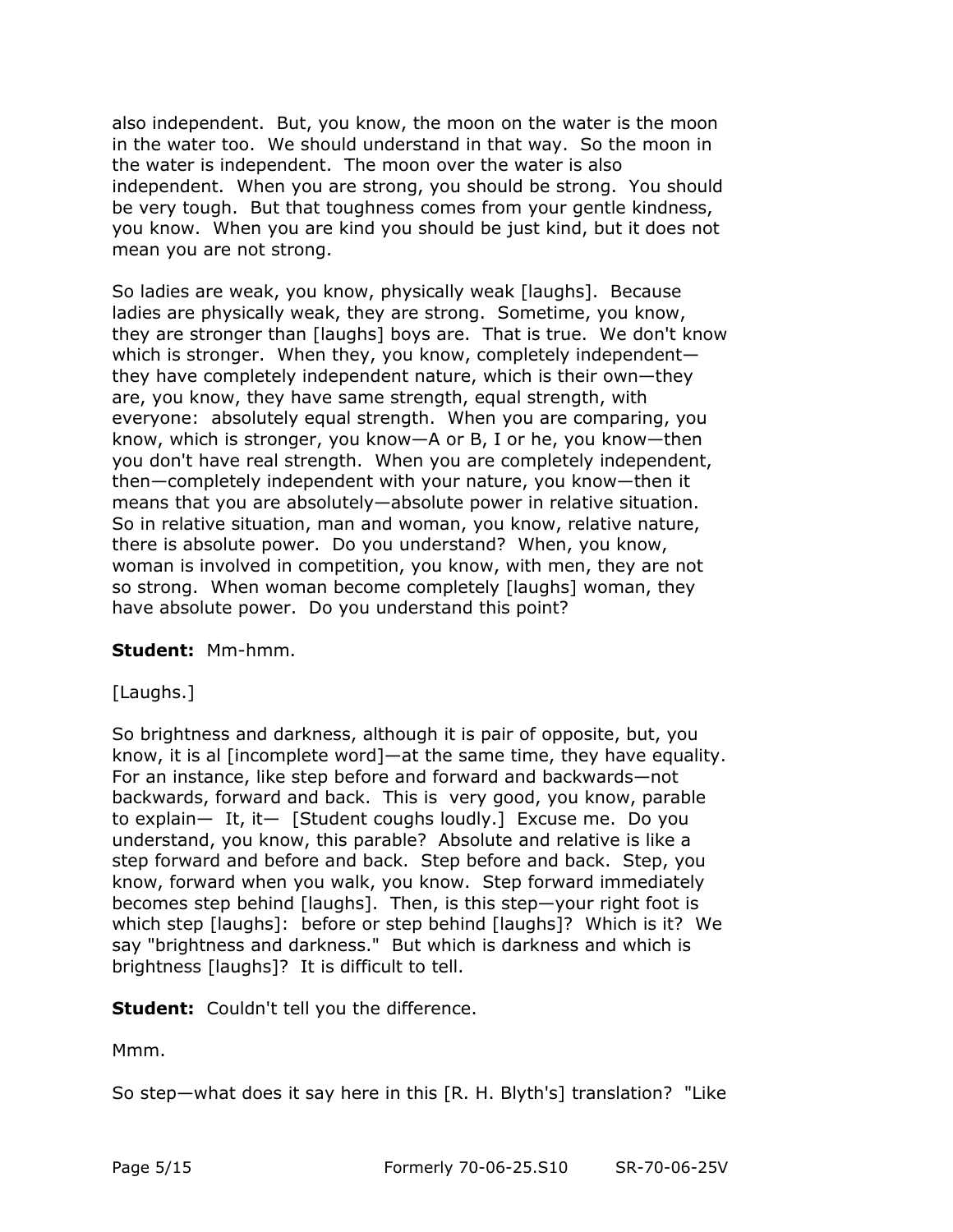the foot before and the foot behind in walking." "Like the foot before and the foot behind in walking." "Foot before and foot behind," we say. Foot before and foot behind. But when you're actually walking, you know, there is no step behind or no foot before. Actually walking. If you stop, you know, walking and think [laughs, laughter], right hand sometime maybe foot before and left hand maybe foot behind.

#### *Ohh*. Can you hear me? No? Difficult?

And it means that, at the same time, when, you know, when you are walking, it means that actual practice, you know, when you are actually practicing our way, there is no foot before or no foot behind. But if you think about it, you know, there is foot behind and foot before. So when you think, there is brightness and darkness. But when actually practice our way or when actually your foot is walking, there is no, you know, brightness or no darkness or no foot before or no foot behind.

And if I say so, you may think it is not necessary to think about zazen is no good [laughs]. And you should just sit. If you say so [laughs], you are also, you know, caught by idea of this foot is foot before and the left foot is foot behind. Then you cannot walk [laughs] any more. If you forget all about, you know, left hand, left foot, or right foot, you can walk. Actually when you are walking, you have no idea of left foot or right foot [laughs]. If you are aware of right foot and left foot, you cannot walk, you cannot run.

As I said, you know, if you chew your food there is no rice, or no pickles, or no soup [laughs], you know, if you chew it up. And if you mix it. And when you mix it in your mouth, it will be, you know, digested and in your tummy, and food will serve their own purpose. Even so, we should eat, we should, you know, dish out one thing after another, one dish and after another. And dessert should come last. There is some order, you know. Even though there is some order, you should chew it and you should mix it, or else food does not serve its own purpose. It is necessary to think about it, to make recipe, but it is also necessary to mix everything up and chew it up.

[Someone writes on blackboard.]

*Meian ono-ono aitaishite, hisuru ni zengo no ayumi no gotoshi.*

This is very good interpretation of the reality and good explanation of our practice—good suggestion. How we practice our way and what kind of activity is going [on] in our everyday life. With this line, the interpretation of the reality from the light of independency [is]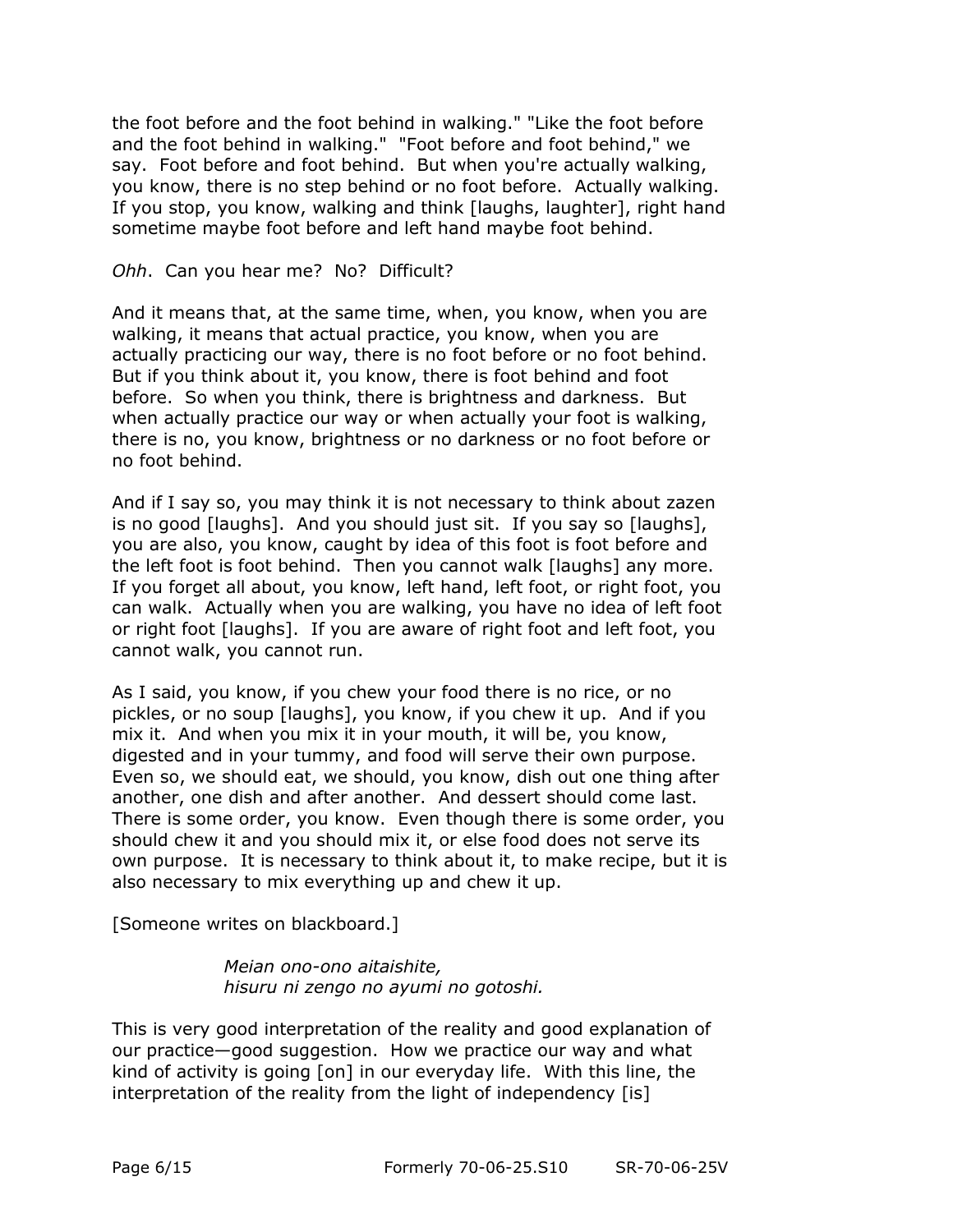finished.

#### Question/Answer Session

Do you have some question? *Hai*.

**Student A [Mel Weitsman]:** Rōshi, when you say "independency," I'm confused with whether you mean "independence" or "interdependency."

**Suzuki-rōshi:** "Interdependency." Oh, no. "Independency." Excuse me. Interdependency is more dependency, you know [laughs].

**Mel Weitsman:** "Independence" is—

**Suzuki-rōshi:** Independent—you know, idea of independency and dependency.

**Student B:** Rōshi, in English we have no word "independency." We have the word "independence"—

**Suzuki-rōshi:** Oh! "Independence." "Independence." Excuse me. "Independence" means [laughs] to me, you know, it is not fit, you know, so well. "Independence" means, you know, may be noun, but more—what I mean is, you know, noun, but maybe same thing.

**Student C:** We have a noun "dependency" so we can have "independency."

**Students in background:** Right. Yeah.

**Student C:** We have the other. "Dependency" is a good English word.

**Suzuki-rōshi:** Mmm-mm. And you have no in—

**Student C:** No "independency." [Laughs, laughter.]

**Student B:** Now we have an "independency"!

**Student D:** You limp on one foot.

**Suzuki-rōshi:** One foot. [Laughs.] "Independent" is so strong, you know. So there is no need to have [laughs] so delicate word. [Strikes the table with his stick.] If you are independent [strikes table again], that's all. [Laughs, laughter.] You don't care anything. [Laughs,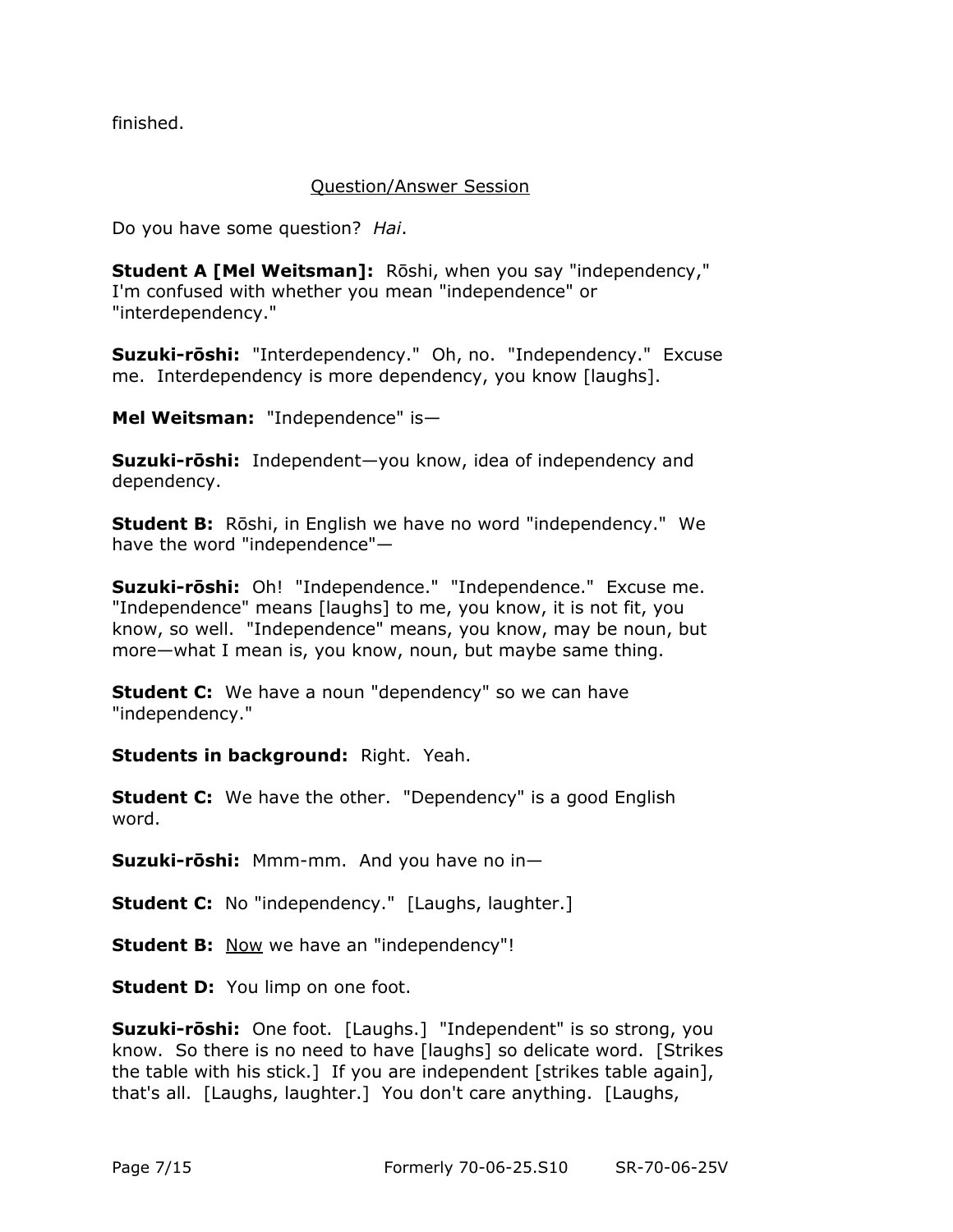laughter.] "Shut up!" [Laughs, laughter.] That is not what we mean. So, you know, independent, you know—when you are independent, you know, it is very, you know, vulnerable and weak situation dangerous, at least.

**Student E:** Isn't this idea that people get of their own independence a delusion that they get? They don't realize that— [2-3 words inaudible].

**Suzuki-rōshi:** Yeah. Delusion, yeah, actually so. When, you know, when they think, you know, "I am independent," it is not true, you know. You are dependent on everything.

**Student F:** Rōshi, if a woman competes with a man, she's vulnerable? Weak?

**Suzuki-rōshi:** "Weak?" I cannot say "weak," but, you know—

**Student F:** I was trying to figure out how you can tell the difference between what a woman and what a man's supposed to be.

**Suzuki-rōshi:** Uh-huh. More? Excuse me? [Students were talking among themselves. SR is apparently talking to one of them.]

**Student G:** I'm sorry [laughs].

**Student F:** You know, like, if a woman competes with a man-

**Suzuki-rōshi:** Uh-huh.

**Student F:** —then she's weak, but how do you know what the man and woman is supposed to be like in the beginning? Anyone?

**Suzuki-rōshi:** Like— Weak, I don't say. If you compete, you know, man and woman, anyway, you know, and the comparing with each other by some standards, setting up some standards, you know, or—in some category you compete, you know. Sometime man will be stronger. And sometime the woman will be stronger. Anyway, you know, you cannot be always stronger—strong. But when you become absolutely, you know, woman, you know, you have always absolute value, because no one take over your position. So you are needed.

**Student F:** But that's not—that's my question. Is that just mean having children and keeping house?

**Suzuki-rōshi:** [Laughs, laughter.] *[Tape turned over.]* [SR and students still laughing] … big problem now. [Laughs, laughter.] My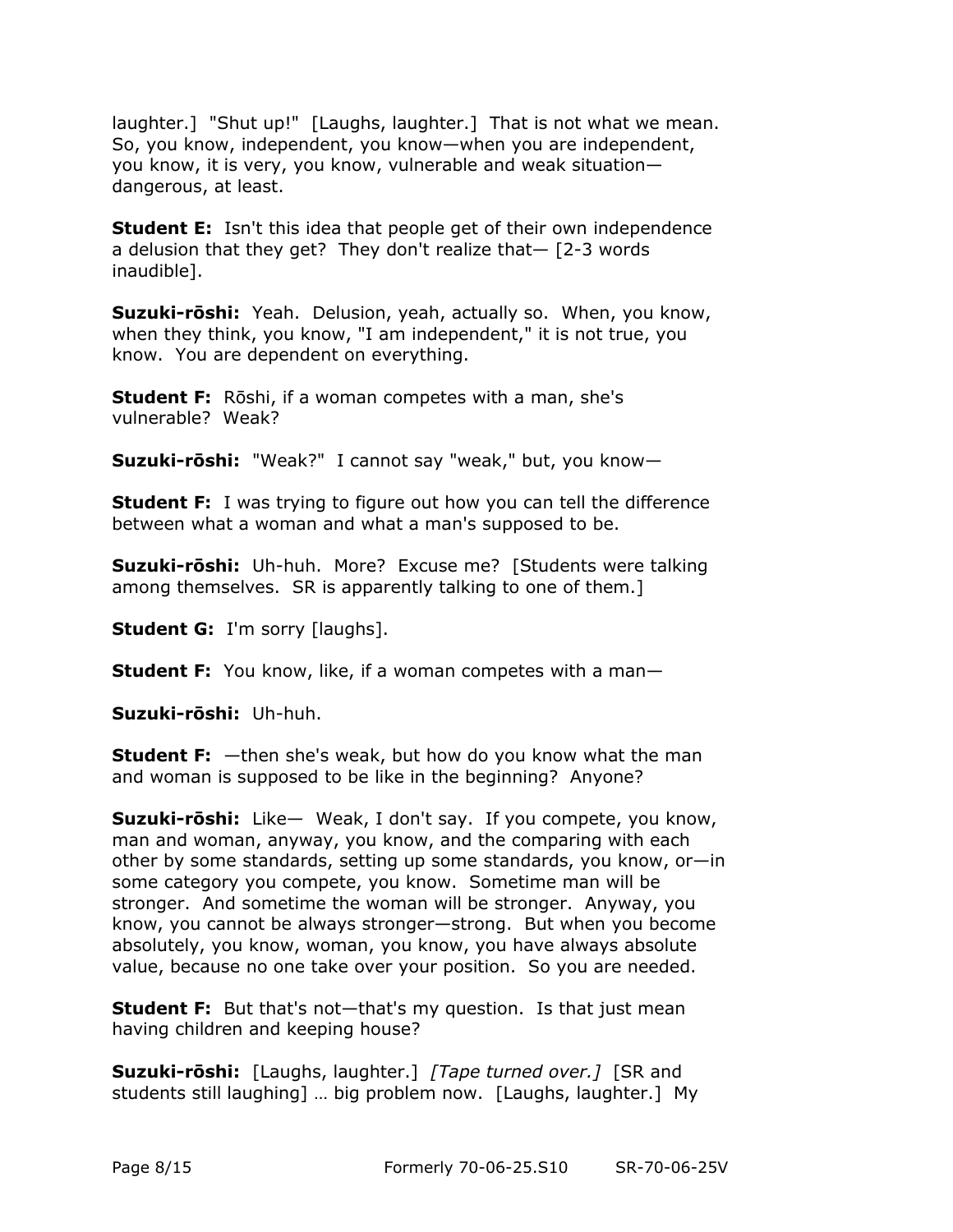mistake, maybe. I'll talk with you some other time. [Loud laughter.]

Ahh. Do you have some question? More question? Please ask me something, you know [laughter]. Maybe you couldn't hear me so well [laughs].

### **Student G:** Rōshi?

### **Suzuki-rōshi:** *Hai.*

**Student G:** Rōshi, I have some trouble with just the relevancy of your lecture [nervous laughter]. I'd just like you to say one more thing about it; I don't know what. I can't quite see what it's all about. I know you're talking about opposites and things like that.

**Suzuki-rōshi:** Uh-huh. [Laughs.] The re [partial word]— Hmm. I am, you know— Purpose of what I am saying is, you know, to open some quite different approach to the reality. You know, you are, you know, observing things just from one side or the other side. That's all. And you stick to some understanding just from one side. That is why I am talking in this way. This is necessary. As a Buddhist— Buddhist has no, you know, strictly speaking, no teaching we have. We don't have any teaching. We have no god or, you know, no deity. What we have is nothingness [laughs]. That's all. We don't have anything. So how can— How, you know, is it possible for Buddhists to be religious, you know? What kind of, you know, what kind of composure we have, you know? It will be the point. You will be— Will be your question. The answer is this kind of understanding of reality, not some special idea of God or deity, but the understanding of reality, you know, which we are always facing to. Where we are? What we are doing, you know? Who is he? Who is she, you know? That is, you know, our understanding of—

When we understand "she" or "he" in this way, we don't need to have any special teaching or idea of God because, strictly speaking, everything is God for us. When we observe things, you know, in this way, everything can be a god for us. So we don't need any special God. Moment after moment we are facing to the God. And each one of us [is] also God or Buddha. So we don't need any special idea of God. That is, you know, maybe the point. *Hai.*

**Student H:** Rōshi, that sounds very good to me, but then how come we take vows? Like when Ed and Meg got married—

**Suzuki-rōshi:** Mm-hmm.

**Student H:** —you said that they should take refuge in the triple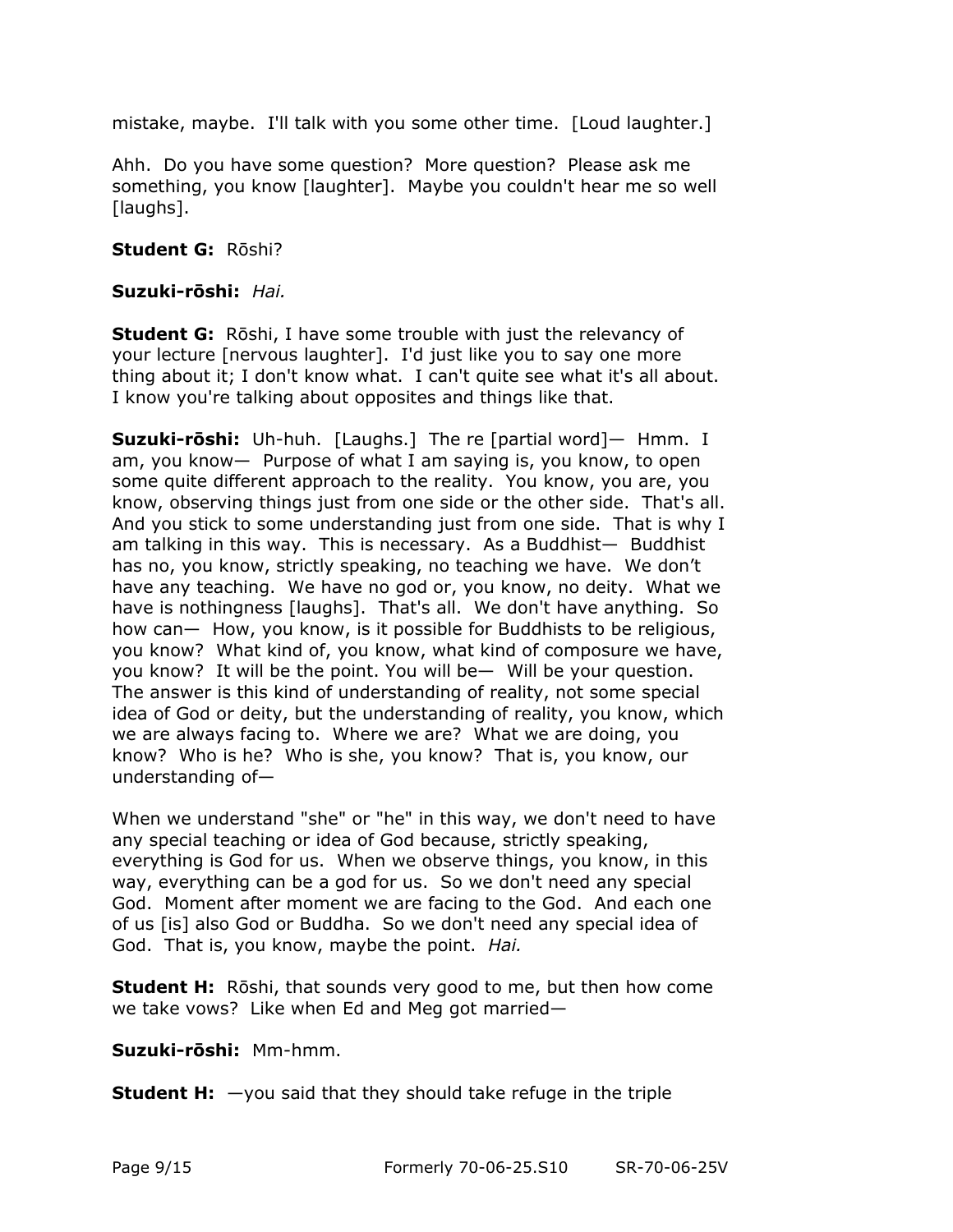treasure and the, you know, the ten cardinal precepts. And things seemed [1-3 words inaudible].

**Suzuki-rōshi:** Yeah, yeah. We take vow or we observe precepts. We read sutra. But sūtra or precepts—understanding of sutra or precepts should be right understanding like this. If we don't— Even though you read, you know, scriptures or observe precepts without right understanding, you know, that will be the precepts, which is brightness or darkness. So when you are caught by, or when you rely on precepts or scripture, it is not Buddhist scripture any more.

**Student H:** But then, if — I mean, if I say, "Okay, I'm not going to speak ill of others."

**Suzuki-rōshi:** Mmm?

**Student H:** Suppose I take a precept that says I won't speak ill of others.

**Suzuki-rōshi:** Mm-hmm.

**Student H:** And, you know, if I follow that precept—

**Suzuki-rōshi:** Mm-hmm.

**Student H:**  $-$ it seems like [aside inaudible]- If I don't follow the precept, it seems like there's no reason for it at all, you know, and if I do follow the precept religiously, it seems like, you know, I am being caught by it.

#### **Suzuki-rōshi:** Mmm.

**Student H:** I mean, I'd be happy to take the *Sandōkai* as precepts that— You know, I just don't understand. If they're not rigid, they don't seem to be any use at all. And if they are rigid they don't seem to be consistent with the *Sandōkai* and things like that.

**Suzuki-rōshi:** Uh-huh.

**Student H:** I mean, it— I always wondered about that part in the meal chant where we say, you know, "to practice good and avoid evil."

# **Suzuki-rōshi:** Mm-hmm.

**Student H:** And I asked you about that once, and you said something to the effect that that means just, you know, pay attention to what we're doing. Don't look around, don't, you know, don't get caught by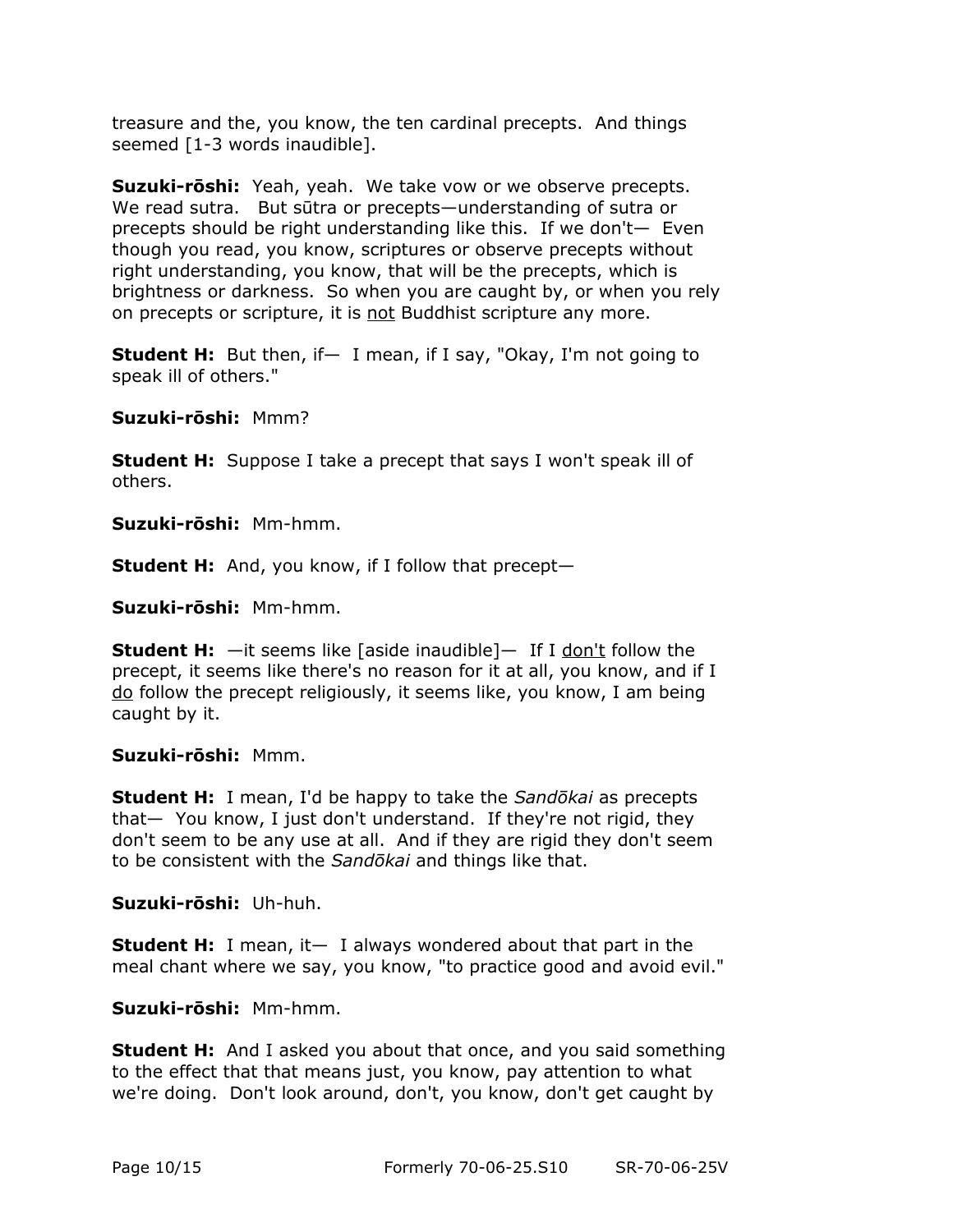it.

**Suzuki-rōshi:** Mm-hmm.

**Student H:** But if that's so, I mean, why don't we say that? Why don't we say, "I practice— I vow to," you know, "practice zazen in my everyday life and not be caught by rules"?

**Suzuki-rōshi:** Mm-hmm.

**Student H:** You know, why go through this "good and evil" thing, you know? It doesn't seem— It seems kind of phony.

**Suzuki-rōshi:** Nooo. [Laughter.] You are trying to argue with me, that's all [laughs, laughter]. You need precepts, actually, you know, even though, you know, you shouldn't, you know [laughs]. It is not possible to violate precepts actually. You know, you cannot. But you feel, you know, as if you are violating precepts, you know. Actually, you feel in that way. So, if you actually feel in that way, you should accept your feeling and, if you accept that feeling, then you have to, you know, say something: "Excuse me," or "I am sorry," or something. That is also quite natural. This is, you know, working precepts. This is, you know, dead: "Don't kill" is dead precepts. "Excuse me" is actual working precepts, which is, you know, not foot behind or foot before. Do you understand? If you read precepts [and say or think], "Okay, I will do that," you know, that is precepts. And when you feel you violate it, you may say, "Oh, excuse me." That is quite natural, you know.

**Student H:** If it were natural—and I feel very natural about some of the precepts—

**Suzuki-rōshi:** Mm-hmm.

**Student H:** You know, I feel just naturally that I shouldn't, you know, talk nasty things about people.

**Suzuki-rōshi:** Mm-hmm.

**Student H:** But sometimes, mmm— [as if to say, "I don't know"]

**Suzuki-rōshi:** [Laughs, laughter.]

**Student H:** If you said to me, like, not to take harmful drugs? At least sometimes it seems natural to take those things, because they don't seem so harmful. But, you know, I mean, if the precepts were all natural, and, you know, if I just wanted to do it like that—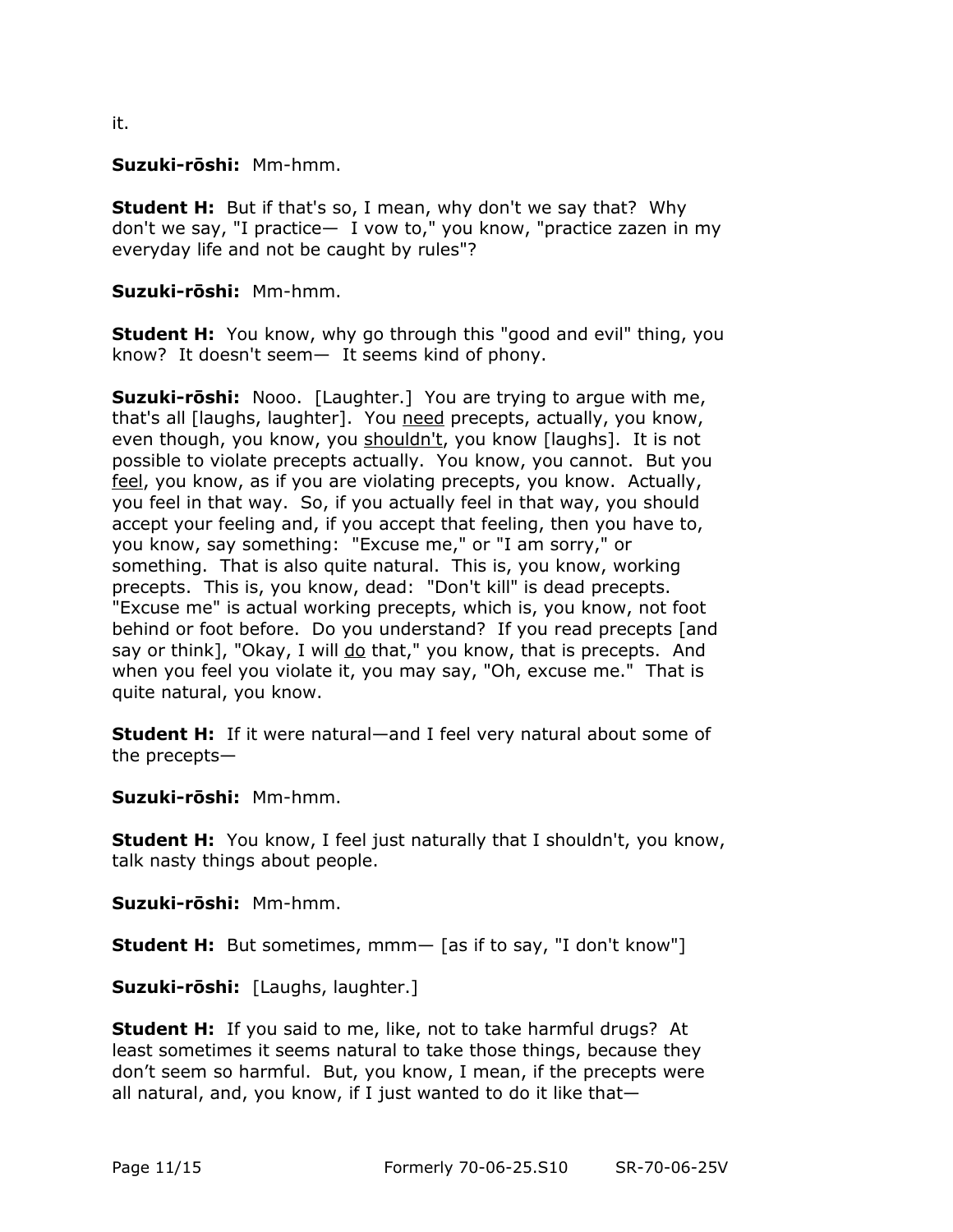### **Suzuki-rōshi:** Yeah. Yeah.

**Student H:**  $-$ and if it works [?], you know, that's a different thing.

**Suzuki-rōshi:** When you say so, you know, you may say, "It is quite natural for me to live in this world, to be born in this world." You know, it means that. You see? But is it natural? [Laughs, laughter.] [Students commenting off-mike.] Hmm? [Laughter.] You are already accepted, you know, which you shouldn't accept. Why did you come here? That is already maybe big mistake [laughs, laughter].

**Student H:** They didn't say [1-2 words inaudible] when I came here.

**Suzuki-rōshi:** Excuse me?

**Student H:** They didn't ask me about precepts. They just wanted to know if I had \$2.50 a day.

**Suzuki-rōshi:** [Laughs, loud laughter.]

**Student I [David Chadwick?]**: You know, maybe the office should say, "You have \$2.50, and are you willing to follow their precepts?" [Laughter.]

**Suzuki-rōshi:** Good bargain. Good deal. But it cannot be so, you know, simple. So we— Anyway, you know, you should say, "Oh, I am sorry." That is necessary. If you, you know— When you are born, you cannot say so [laughs, laughter]. But now you can say so [laughs]. So you should say, "Oh, I am sorry to be your daughter or to be your son. Oh, excuse me." [Laughs, laughter.] "Oh, I am sorry I caused you a lot of trouble for you. Oh, excuse me." You should say so. That is actual precepts, you know. *Hai*.

**Student J [Grahame Petchey?]:** Rōshi, sometimes I feel this way about listening to lectures. And maybe this is somewhat the same question that Stanley was asking. It's like, at one time I was just walking along, and suddenly someone came and said, "Did you realize that when you're walking, when one foot is ahead, the other foot's behind?"

# **Suzuki-rōshi:** Mm-hmm.

**Student J:** I said, "No!" [Laughter.] "I hadn't thought about that." And so for a long time, then, that amazed me: You know, that when one foot was ahead the other one was behind.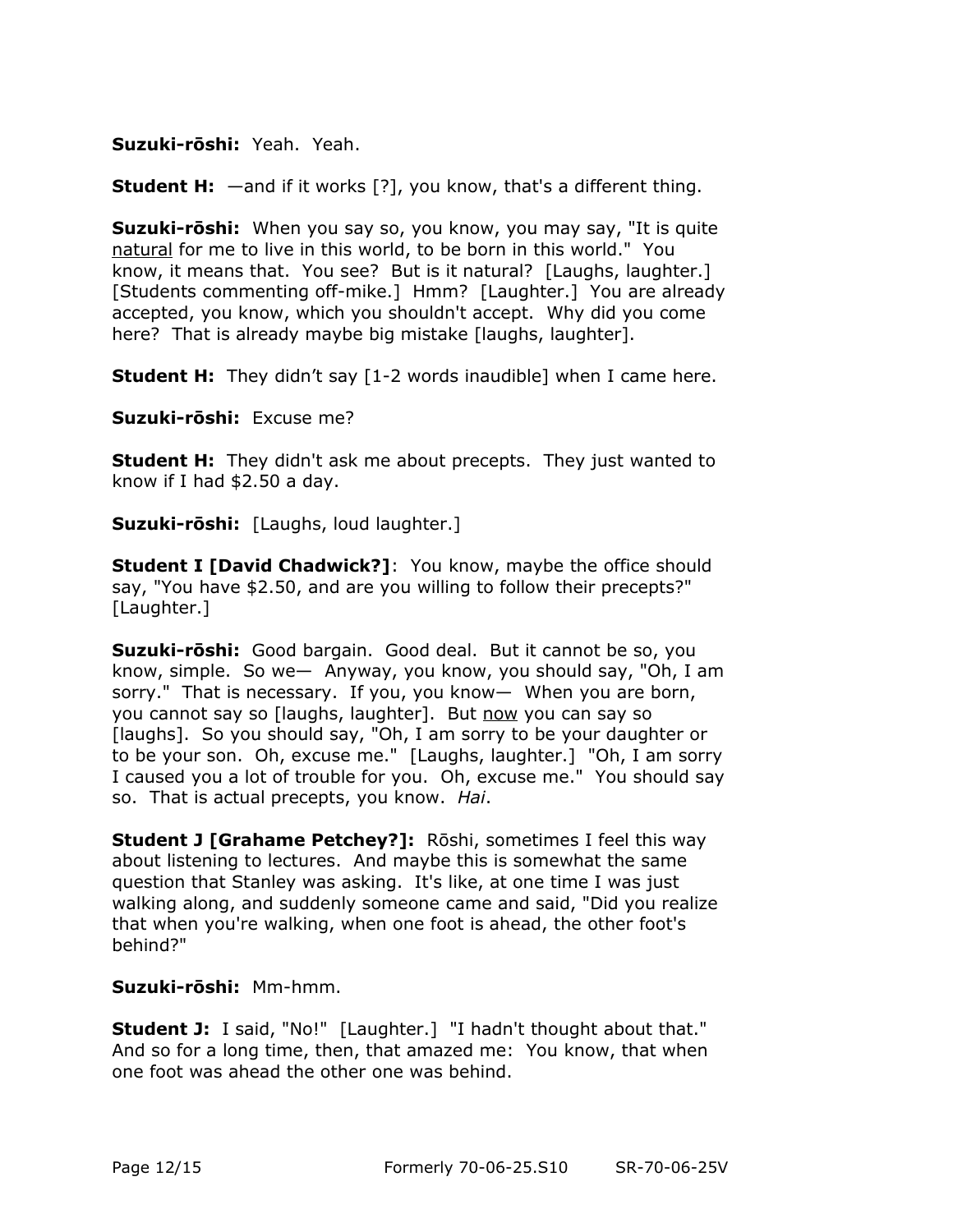#### **Suzuki-rōshi:** Mm-hmm.

**Student J:** And I was very aware. "I wonder why he ever asked me such a," you know, "a question like that? Was I aware that when one foot is ahead the other is behind?" And I used to think about it a lot, you know. [Laughter.] One foot ahead and the other behind, and it's always that way, but this was a very strange thing and it occupied my attention: the one foot being ahead and the other behind.

**Suzuki-rōshi:** Mm-hmm.

**Student J:** And then after a long time, I found that I was just walking again—

**Suzuki-rōshi:** Mm-hmm.

**Student J:**  $-y$ ou know, and then I didn't think so much about that. And then one day as I was walking, another man came up and said, "Did you realize that when you're walking, one foot is ahead and the other is behind?"

**Suzuki-rōshi:** Mm-hmm.

**Student J:** And—it's like, I feel right at that point right now.

**Suzuki-rōshi:** Mm-hmm.

**Student L:** You know, I [laughs]—I still don't understand it at all, you know: That one foot is ahead and the other is behind.

**Suzuki-rōshi:** But—

**Student L:** I still have to deal with it somehow, you know, that I can't understand what it means. But it's certainly right there.

**Suzuki-rōshi:** Mm-hmm.

**Student L:** And half of me says, "What's the relevance of it?"—

**Suzuki-rōshi:** Mm-hmm.

**Student L:** —because it doesn't bother me any more—

**Suzuki-rōshi:** Mm-hmm.

**Student L:** —and another half of me says, "Yeah but it's still happening like that," you know, "every time you take a step. That's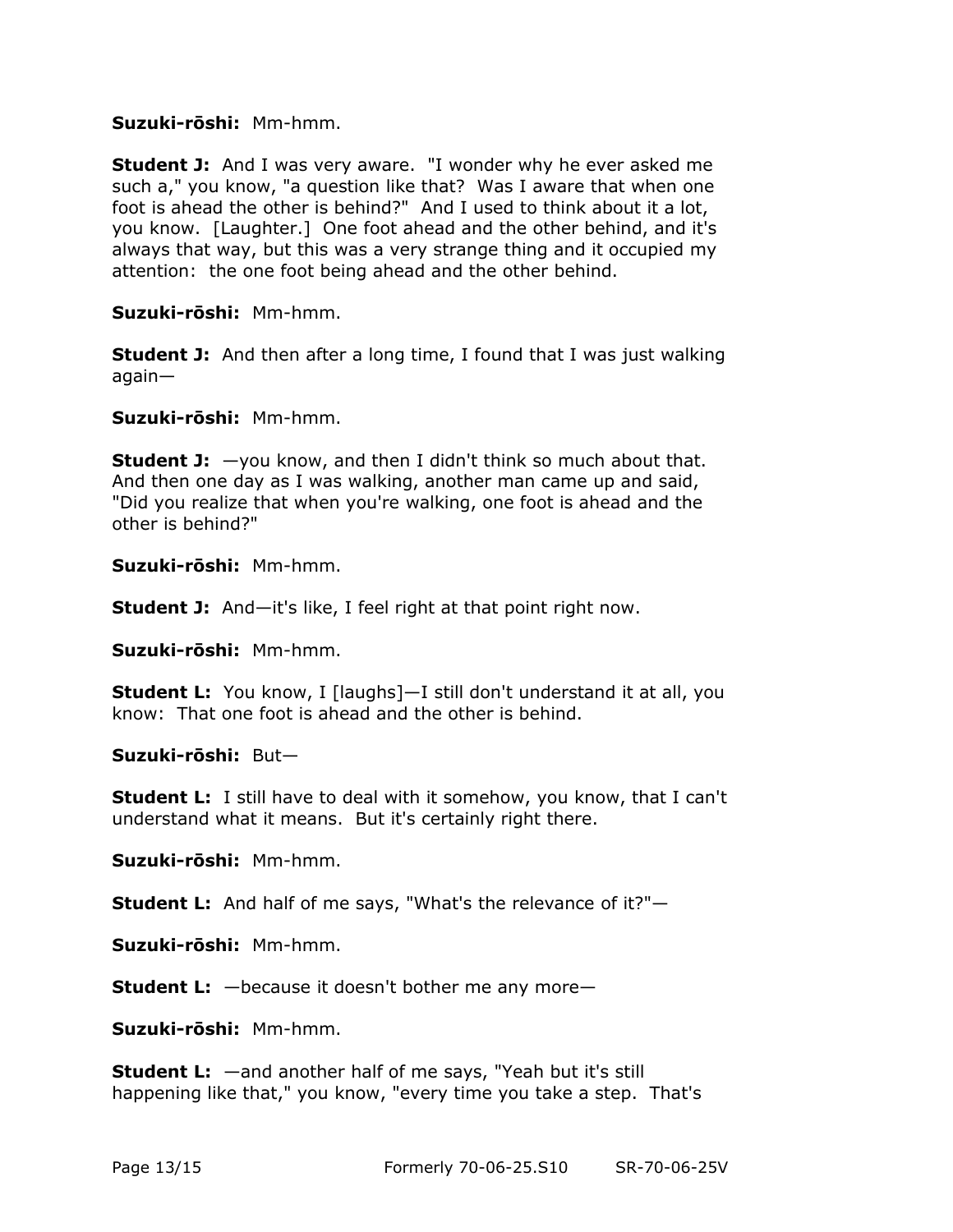still right there happening."

**Suzuki-rōshi:** Mm-hmm. You know—

**Student L:** Do you see what I'm saying?

**Suzuki-rōshi:** Yeah. Yeah. For your, you know, life, you know, if you think just your life only, you know, as a personal practice, you know, it doesn't make much sense. But if you see what we are doing —all human being doing—you know, that is exactly how we cause trouble for human being. You know, right foot or left foot, maybe Rinzai or Soto, or America or Soviet Union, or peace or war, you know. If you understand in that way this is big, big problem, and how you solve it is to walk on and on and on. *Hai.*

**Student M:** Do I understand you to say that the problem is how to be aware of all these opposites and polarities and precepts without being conscious of being aware? The consciousness sort of fixes things—

**Suzuki-rōshi:** Yeah.

**Student M:** —and that is not real either. It fixes the chain.

**Suzuki-rōshi:** Yeah. Chain will be, you know, fixed, and you cannot move, you know. But still you should move, you know. And time doesn't wait for you. So you should go on and on and on following the reality. If you think about this point, you already started to walk, you know. If you [are] just thinking about it, you know, it doesn't work, and you are not walking forward. But if you think, you know, "The world is going on and on. We are becoming older and older, you know. Today will not come again, and tomorrow I have to go to somewhere," you know. If you think in that way, you know, you cannot think same thing always, one after another. You should go on and on and on. At that time you do not—you cannot stop and thinking.

So anyway, you should go on and on and on, making best effort. When you make best effort, that is actually you are walking. So, you know, left foot sometime may be, you know, behind. Sometime may be forward—ahead. Sometime you feel as if you are doing something good, and sometime you feel as if you are doing something bad. But, you know, in that way, you are going on and on and on. That is, you have to accept it. If you have to accept it, and if you have to live on each moment, actually you are living on each moment. Then you should do something. You should say something. "Say something!" [pats the table with his hand three or four times gently] [laughs, laughter], a Rinzai master maybe say. "Say something now!" [hits the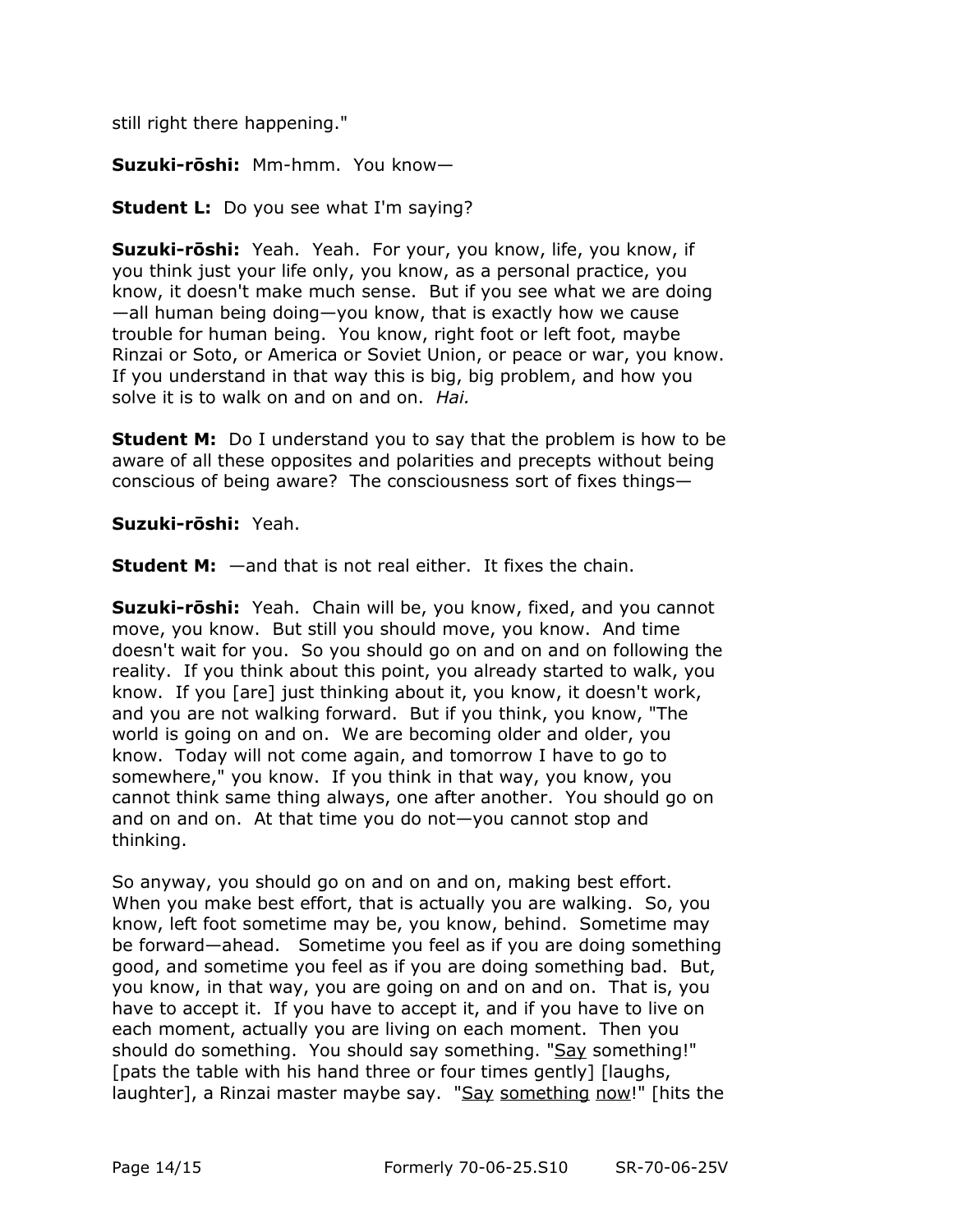table with his stick once for each syllable]. What do you say? That is, you know, the point.

**Student N:** Rōshi?

**Suzuki-rōshi:** *Hai.*

**Student N:** We have an expression in America: "Put your best foot forward." [Laughs.]

**Suzuki-rōshi:** "Best foot"?

**Student N:** That's what we say.

**Suzuki-rōshi:** *Ahh*.

**Student N:** Put your best foot forward. So maybe that's where we get hung up on it. We have to decide which of the two feet we are going to put out because that's the good foot.

**Suzuki-rōshi:** "Best foot forward"?

**Student N:** *Ahh*.

**Suzuki-rōshi:** "Best foot forward." [Laughter.]

**Student N:** Which means you only take one step, you know.

**Suzuki-rōshi:** And next time you may try to "best foot forward" again.

**Student N:** Then you'll hop [laughs].

**Suzuki-rōshi:** "Best foot forward." That is not actually what we are doing, I don't think, you know. We say, you know, *Ashiba motsureru*, [3](#page-14-0) you know. By thinking, you know, if—when your feet does not go smoothly, you know, it means that you are involved in some idea, and, you know, *Ashiba motsureru*, you cannot walk smoothly. So if you, you know, if you try to make best foot forward always, your foot will be—will not go smoothly, I think. That will not be best way. I don't know, actually, what do you mean by "best foot forward"? So, this kind of teaching follows actual practice of zazen, you know, in everyday life, so that we can smoothly go [on] and on and on, we have this kind of idea. Without being caught by right foot of left foot. Right or wrong. Good or bad. Without confused, you know, disturbed way of footing—footwork. Smoothly you should go. That is our

<span id="page-14-0"></span> $3$  *Ashiba* = foot; *motsureru* = tangled.